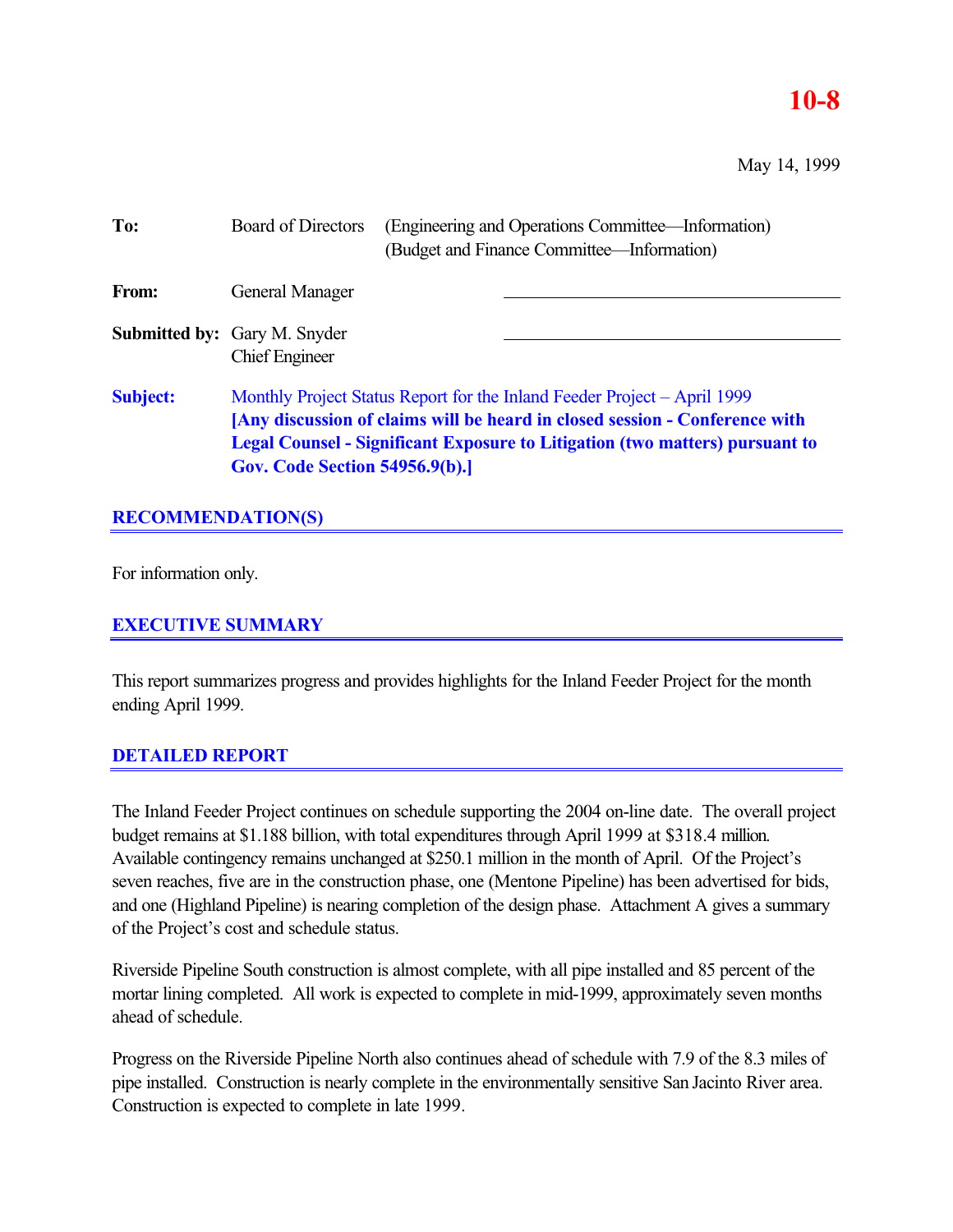Mining operations continued on the Arrowhead East Tunnel. A total of 120 feet was excavated this month, bringing the total completed to 8,008 feet. The tunnel boring machine (TBM) excavation has been stopped until late May 1999 while cutoff grouting is completed in the three significant groundwater inflow areas (See Attachment B for mining progress). Groundwater inflow has triggered additional measures to reduce the inflows consistent with provisions of the EIR. These measures are being evaluated in detail to determine the most appropriate method to employ upon resumption of mining operations. These could include intensification of pre-excavation grouting ahead of the TBM, additional cutoff grouting at significant groundwater inflow areas, gasketing of concrete lining segments, and contact grouting between the concrete segments and the rock surface of the tunnel. An assessment of these techniques, along with potential cost impacts, will be provided at the June 1999 Board.

Work continues on the Arrowhead West tunnel at the Waterman Canyon Portal site. Fabrication of the TBM components and construction of the muck conveyor system are proceeding on schedule to support mining in late 1999. Installation of the 3,700-foot pipeline through the Campus Crusade for Christ has been completed.

The Riverside Badlands Tunnel contractor has completed excavation of the Gilman Springs Portal. Further construction on the roll-over muck handling facility and TBM launching cradle continued on schedule to support mining in late 1999. Construction of the 22-foot diameter ventilation shafts in Live Oak and San Timoteo Canyons have been completed.

Construction bids for the Mentone Pipeline were opened in April; however, late modifications in the Biological Opinion deleting an adjacent sleeve for future utility crossings may require re-bidding of this segment of pipeline. Construction work is scheduled to begin in late 1999.

The Highland Pipeline design is approximately 86 percent complete and expected to advertise in late 1999.

BSB/DB/mg:rev6

### **Attachment 10-8A**

**Attachment 10-8B**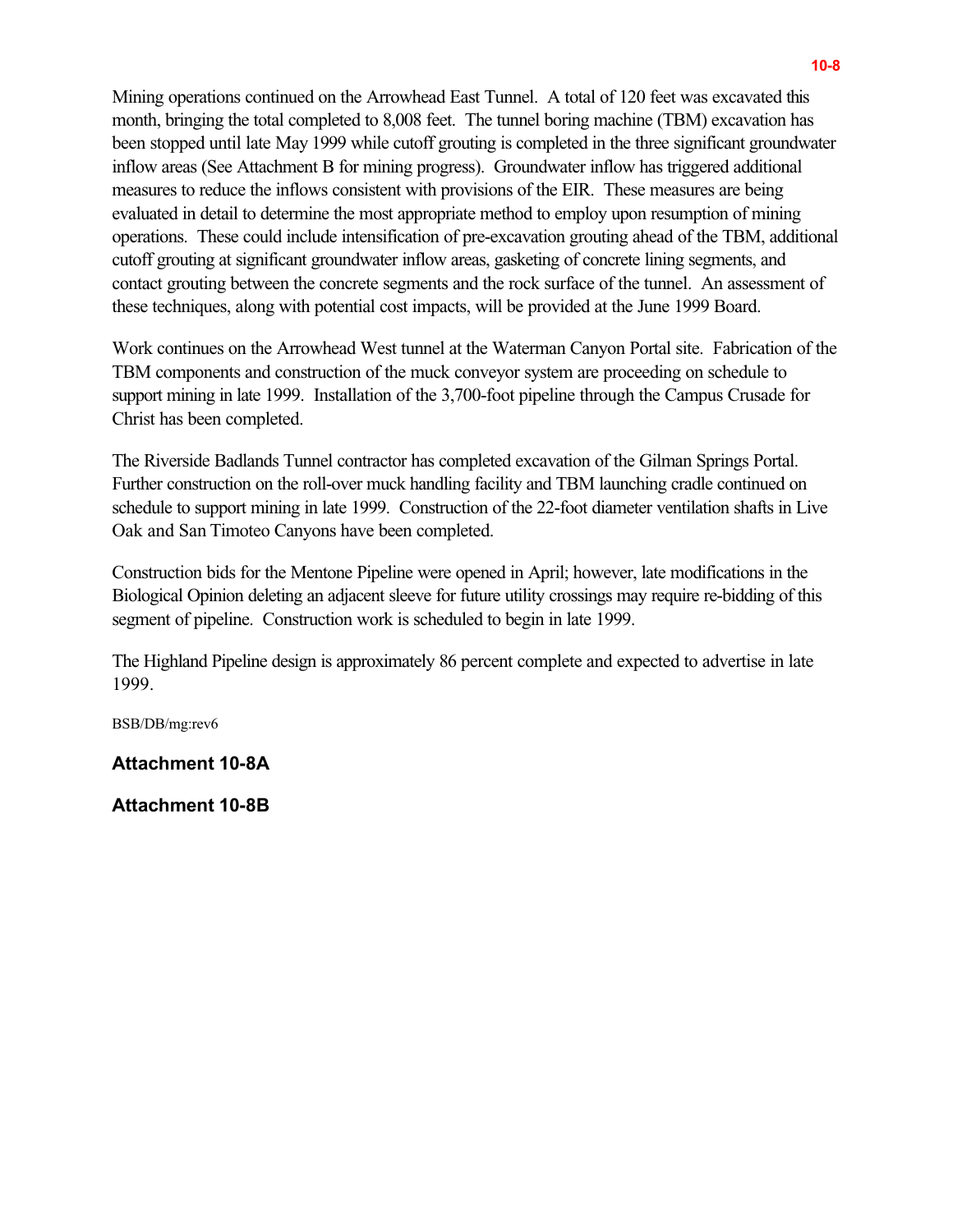Engineering Division, 5/14/99

Attachment 10-8A, Page 1 of 2 **Engineering Division, 5/14/99 Attachment 10-8A, Page 1 of 2**

May 14, 1999

**Attachment A for 10-8**  Attachment A for 10-8 Page 1 of 2 **Page 1 of 2**

**Engineering Division May 14, 1999** Financial Summary **Financial Summary** Engineering Division



1. Based on knowledge of current field conditions. 1. Based on knowledge of current field conditions.

### **Flow Project Cash Flow** Project Cash

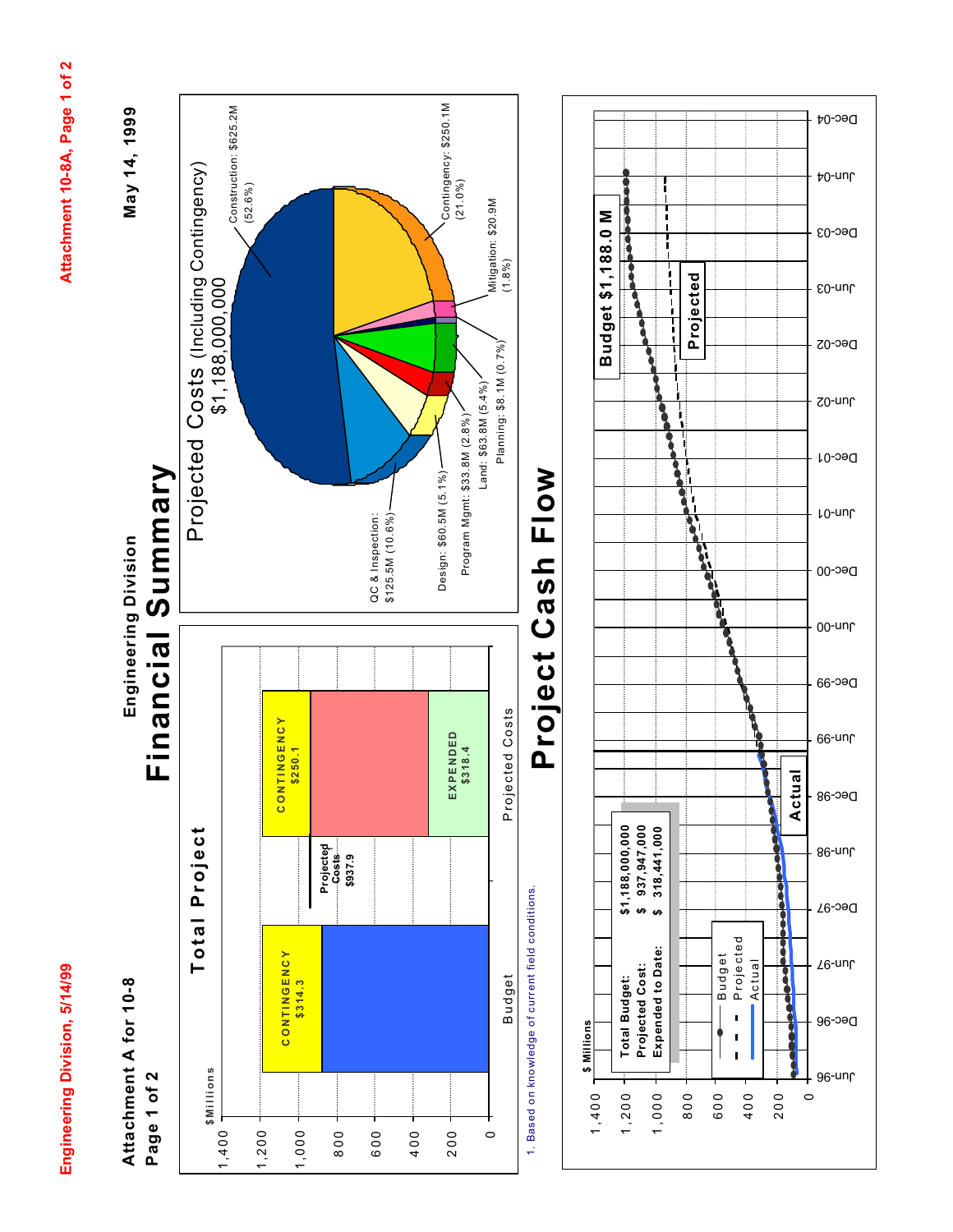May 14, 1999 **Engineering Division May 14, 1999**

**Attachment A for 10-8**  Attachment A for 10-8 Page 2 of 2 **Page 2 of 2**

## Schedule Summary **Schedule Summary** Engineering Division

|                               | <b>PROGRESS</b> |                 | COMPLETION                                    | DATE      |                                                                                                                  |
|-------------------------------|-----------------|-----------------|-----------------------------------------------|-----------|------------------------------------------------------------------------------------------------------------------|
| <b>DESCRIPTION</b>            | PLANNED         | JAL<br>ACT      | <b>CONTRACT</b> <sup>2</sup>                  | FORECAST  | <b>COMMENTS</b>                                                                                                  |
| neisen                        |                 |                 |                                               |           |                                                                                                                  |
| Highland Pipeline             | 98%             | 86%             | Nov-98                                        | $J$ un-99 |                                                                                                                  |
| Mentone Pipeline              | 100%            | ಸಿ<br>100       | Complete                                      | Complete  | Biological Opinion deletion of future utility sleeve installation.<br>Bids opened - To be re-advertised based on |
| Construction                  |                 |                 |                                               |           |                                                                                                                  |
| Arrowhead West Tunne          | 21%             | $\frac{3}{2}$   | $J$ un-02                                     | $J$ un-02 | TBM design and fabrication on-going. Preparation for<br>pipeline segment in Devil Canyon in work.                |
| Arrowhead East Tunne          | 40%             | 36 <sub>1</sub> | $J$ an-02                                     | $Jan-02$  | Mining has progressed to 8,008 feet. Began 6-8 weeks of<br>cut-off grouting and TBM maintenance                  |
| Mentone-RUSD Pipeline         | 100%            | ೫<br>100        | Complete                                      | Complete  | Construction completed on schedule in Febuary 1998.                                                              |
| Riverside Badlands Tunnel     | 15%             | 16%             | $J$ ul-03                                     | $J$ ul-03 | Began work on TBM launching cradle at Gilman Springs Portal.                                                     |
| Riverside Pipeline North      | 54%             | _ი<br>85        | May-00                                        | Dec-99    | Began fabrication of steel forms for pre-cast concrete segments.<br>Completed 41,700 of the 44,000 feet.         |
| Riverside Pipeline South      | 65%             | 98%             | $F$ eb-00                                     | $J$ ul-99 | Completed 85% of mortar lining operations<br>Pipe installation complete.                                         |
| 1. Based on Contract Payments |                 | 2.01            | ginal Contract Duration + Approved Extensions |           |                                                                                                                  |

2. Original Contract Duration + Approved Extensions 1. Based on Contract Payments 2. Original Contract Duration + Approved Extensions

# Available Contingency **Available Contingency**

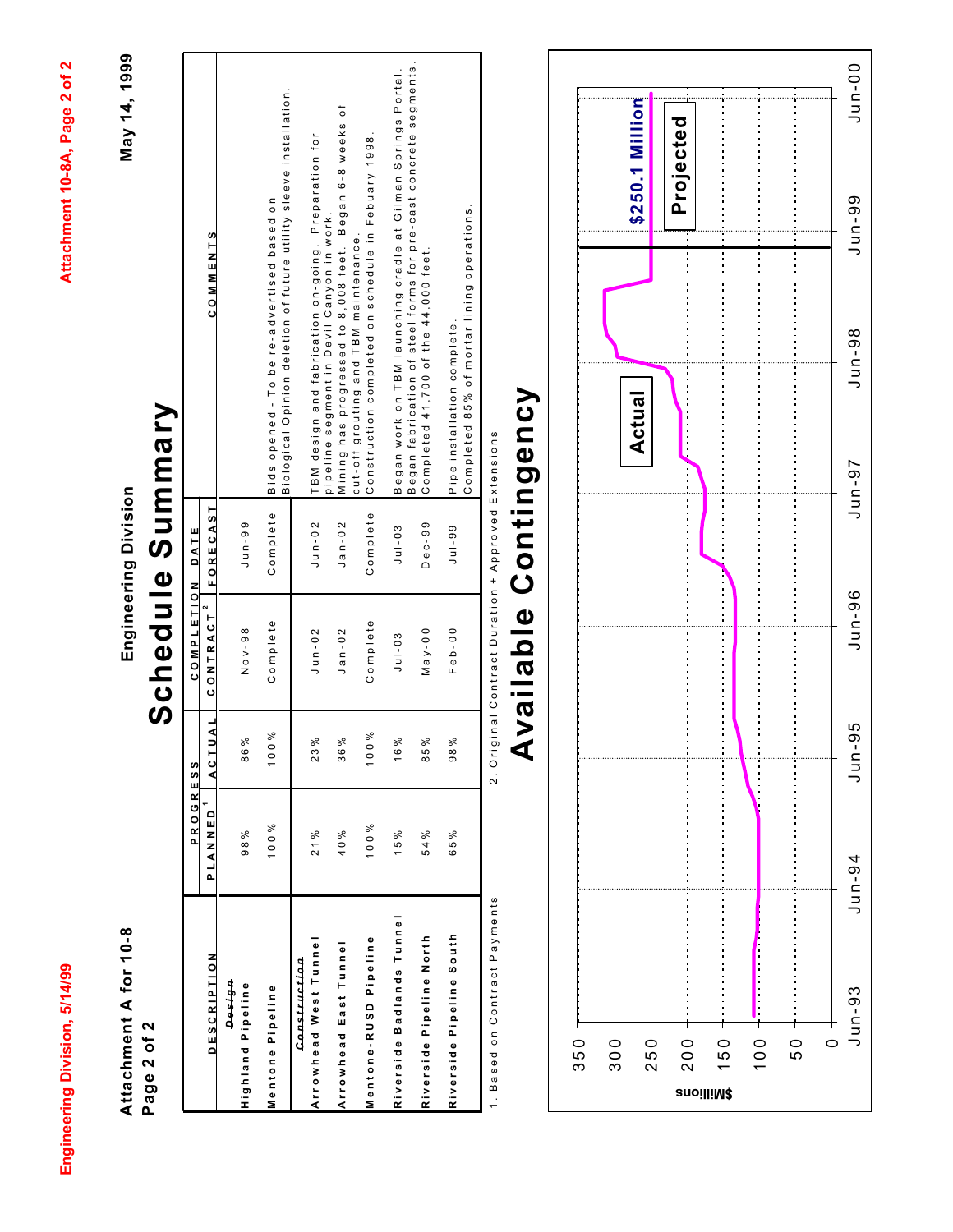Engineering Division, 5/14/99

Attachment 10-8B, Page 1 of 2 **Engineering Division, 5/14/99 Attachment 10-8B, Page 1 of 2**

**Attachment B for 10-8**  Attachment B for 10-8 Page 1 of 2 **Page 1 of 2**

EAST TUNNEL **ARROWHEAD EAST TUNNEL** Engineering Division **Engineering Division** ARROWHEAD

May 14, 1999 **May 14, 1999**